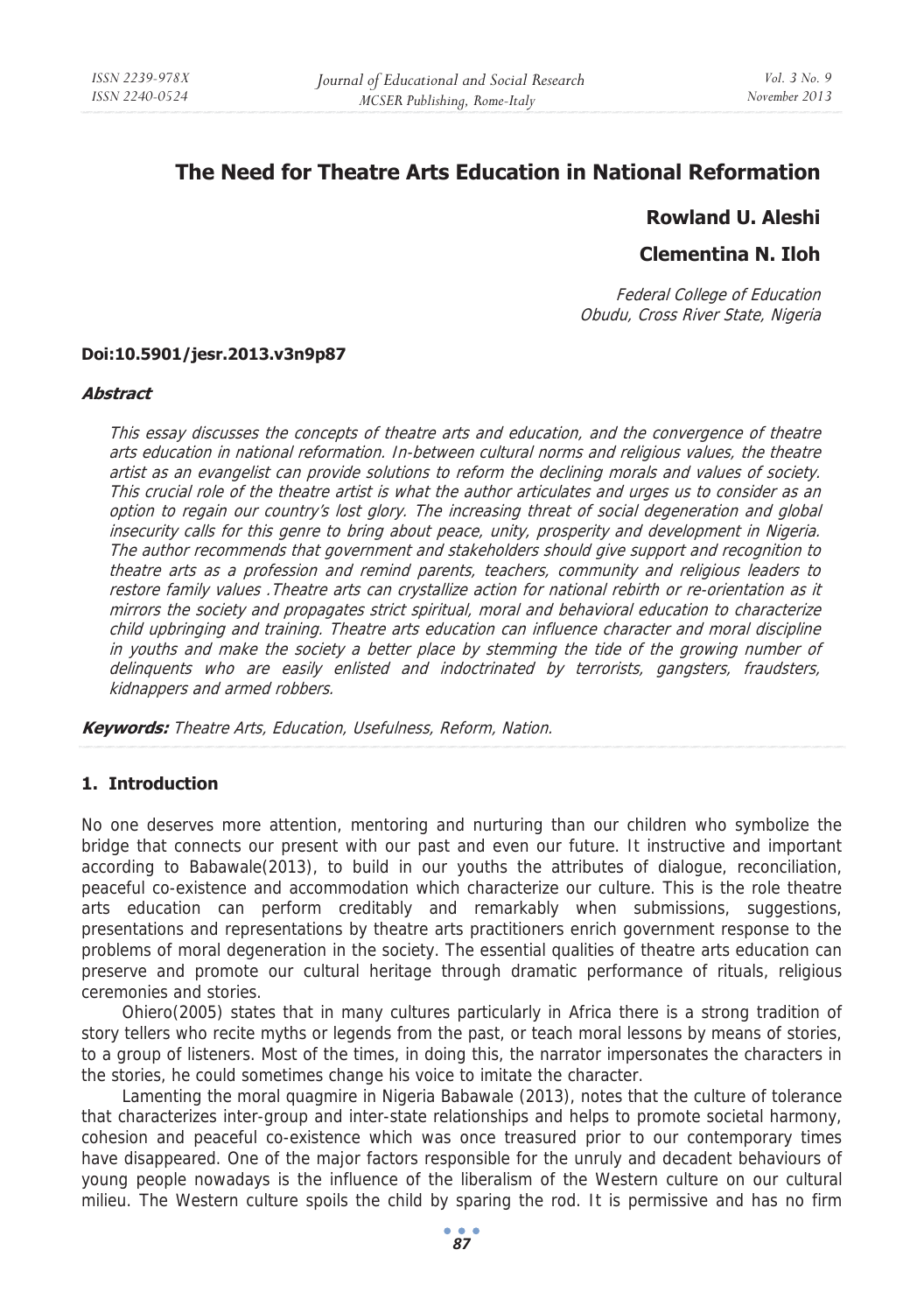control and discipline of children or teenagers. Parents and teachers should imbibe in children the virtues of love, selflessness, simplicity, humility, consideration and respect for others.

Ovbiagele (2013), holds the view that we should do away with western culture that is permissive and outrageous, and instead uphold the good values in our culture and be proud of it as we pass it on to the younger generation who are the future of our country. She states that even though the concept of democracy and freedom is meant to improve the quality of human life, if we allow the western world to make us loose what is good in our culture, we shall sink into the mire of moral decadence. To inspire values in children is having the ability to monitor the development of our children as a priority to inculcate a strong culture of respect, dignity, discipline and ethics in them.

The Woolwich, London murder of a British soldier, Mr. Lee Rigby, by two British young men, Mr. Michael Adebowale and Mr. Michael Adebolajo,of Yoruba descent, terrorist attacks, kidnappings and ritual killings in Nigeria, have done incalculable and unprecedented damage to our international image that there is urgent need to reform the country to regain its lost glory. In this exigency to transform Nigeria, theatre arts education can come to the rescue. Our customs and traditions greatly detest and abhor the spilling of human blood. Our culture inculcates compassion and aversion for horror.

Nigeria is a country with diverse, strong and rich cultural endowments which can articulate and propagate a cultural revolution to burnish our image. In this era of Boko Haram insurgency and other security challenges in the country, theatre arts education in national transformation can be used through dramatic performances to re-educate Nigerians on the core values of unity in diversity. Also respect for the sanctity of human life can be imparted. Theatre arts education in national transformation can draw attention to our values, customs and traditions as well as mirror the ills of selfish political interests and religious intolerance that are bedeviling and threatening the corporate existence of Nigeria.

#### **2. The Concept of Theatre Arts**

In its essence theatre arts is a collaborative form of fine arts that uses live performers to present the experience of a real or imagined event before a live audience in a specific place. The performers may communicate this experience to the audience through combinations of gesture, speech, song, music or dance. Elements of design and stagecraft are used to enhance the physicality, presence and immediacy of the experience. In other words, theatre arts is a branch of the performing arts concerned with acting out stories in front of an audience using combinations of speech, gesture, mime, puppets, music, dance, sound and spectacle, or indeed anyone or more elements of the other performing arts. Bernard Beckernan defines theatre as what "occurs when one or more human beings, isolated in time and or space, present themselves to another or others".

Performing arts education broadly includes dance, music and theatre as key elements of culture and engages the participants and public in a lifelong experience that expresses ideas and emotions to promote knowledge and understanding of the historical and cultural context of the arts. In Ohiero(2005), Oscar G. Brockett defines theatre as an art form in which series of events, usually a written play is acted out by the performers who impersonate characters. It generally takes place in an auditorium before an audience. Belt (2012), states that theatre as a concept is a means to an end. It begins as an art that develops story and character, yet it concludes with an audience's reaction. Theatre is a dramatization of reality that is perpetuated by an idea to appreciate the conceptualization that must take place for significant art to happen and serve a unique purpose to the audience. The value of art is in this ideology of theatre as a concept with a driving force behind the performance.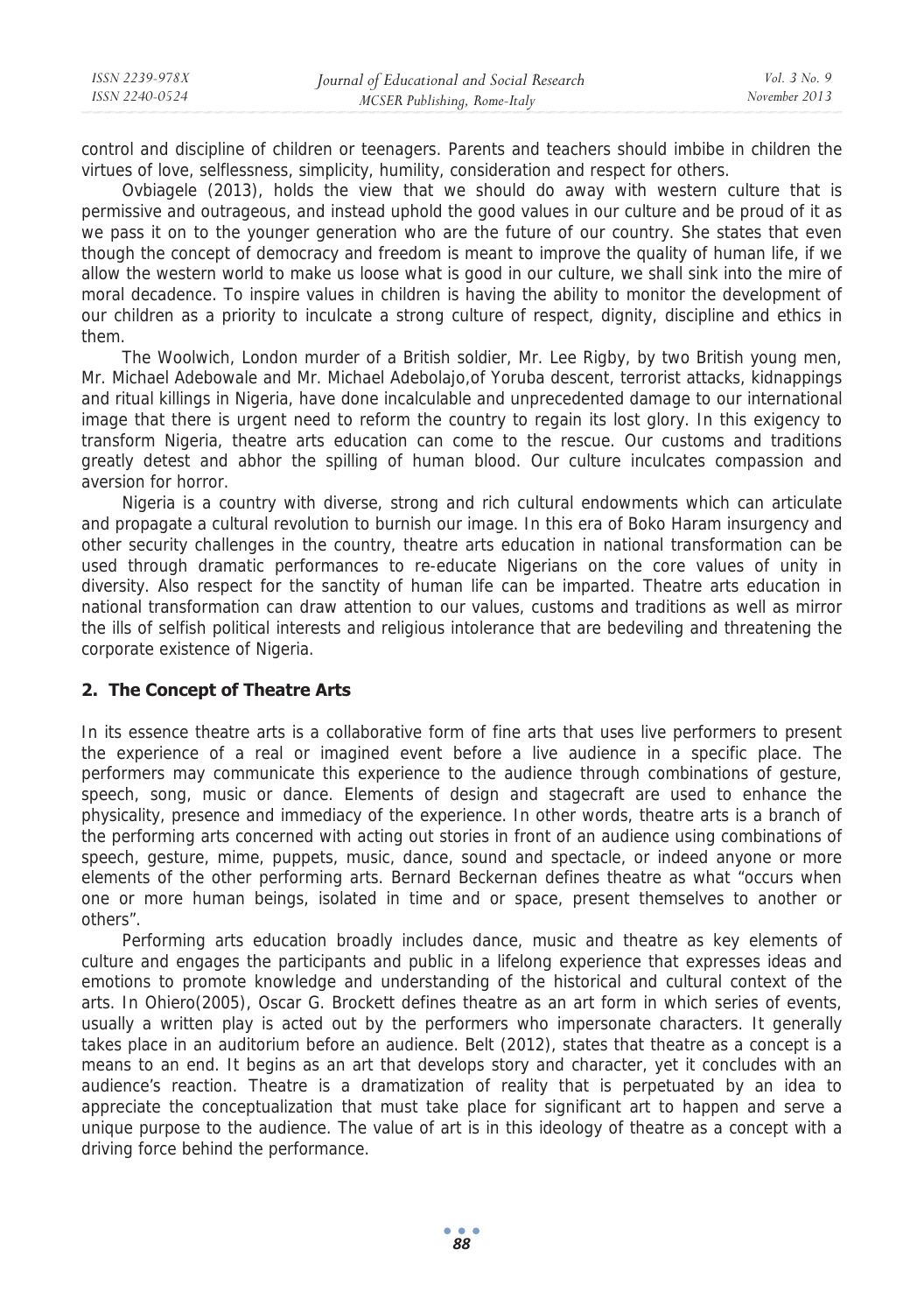### **3. The Concept of Education**

We are constantly surrounded by things that educate us such as popular culture, social media, films, music and other sources of information and entertainment. Our experiences, reflections, memories and visions of life can educate us. But this presentation is going to look at some concepts of education which have to do with development and acquisition of knowledge, values and attitudes for the good and harmony in the society. These perspectives in education converge with theatre arts education for the advancement of humanity.

Nduanya (1986) cited in Ogar and Ingwu (2000) defines education as a process by which the individual is enabled to develop his capabilities through acquisition of knowledge, skills, values and attitudes both for his own benefit and for the benefit of his society. Castle (1976) in Assam ( 2012) sees education as what happens to us from the day we are born to the daywe die. While Fafunwa (1974) also cited in Assam (2012) holds that education is the aggregate as well as all the processes and other forms of behaviour which are of positive value to the society. In the same vein Ottaway(1962) also quoted in Assam (2012) maintains that education is the passing on of the cultural values and behaviour patterns of the society to its young members.

From the above definitions of education which do not quite agree with the other, the author's opinion is that education imparts knowledge, acquisition of desirable behaviour, duties of citizenship, imbibing values and ideals that lead to positive changes with the ultimate aim to make the society a better place for all of us.

### **4. What Is National Reformation?**

The declining morals and values in society as a result of inadequate mentoring and supervision for our children and failure to instill core values of life into our children have done serious damage to our national psyche. This loss of values calls for national reformation and indeed, solutions to erosion of moral values and decadence. We are witnesses to increased incidence of armed robbery murder, rape, kidnappings, ritual killings, child trafficking, prostitution, fraud and production of babies for commercial and ritual purposes.

National reformation is an effort to address these social ills plaguing the country using themes in drama and theatre to bring about constructive and corrective disciplines to children as well as attitudinal change in the entire Nigerian society. The author refers to President Goodluck Jonathan's recent charge to buttress his argument. In the weekend edition of Leadership newspaper of Saturday, June 15, 2013, President Goodluck Jonathan, who was represented by the Minister of Lands, Housing and Urban Development, Ms. AmaPepple, decried that Nigerians Have Lost Core Values Of Life, at the official flag-off of National Christian Campaign on Social Transformation. Its theme was Be The Change You Want To See. He declared that: "our priorities are misplaced. We have trained our children to insult elders, parents fight teachers who discipline their children and so we have been reproducing badly behaved children, who come under peers' influences. The church itself has not always done what it should do. Some of the teachings in some of our churches have turned the Bible upside down, the Bible is meant to teach us that which is right and help us to do righteous things". The president's observation is a clarion call for us to imbibe and internalize attitudinal change and breed a generation that is valued and respected.

On July 2, 2013 at the 2013 Distinguished Management Lecture organized by the Nigerian Chartered Institute of Management, held at the Nigerian Institute of International Affairs, Victoria Island, Lagos, the Speaker, House of Representatives, Hon. AminuWaziriTambuwal, who was represented by the Chairman, House Committee on Legislative Budget and Research, Hon. BamideleOpeyemi, spoke on the theme, "The Role of the Legislature on Economic, Infrastructural and Ethical Revolution in Nigeria." He emphasized that "an independent, conscientious and determined legislature" can enact laws to bring about ethical rebirth or national reformation through our cultural, economic and socio-political institutions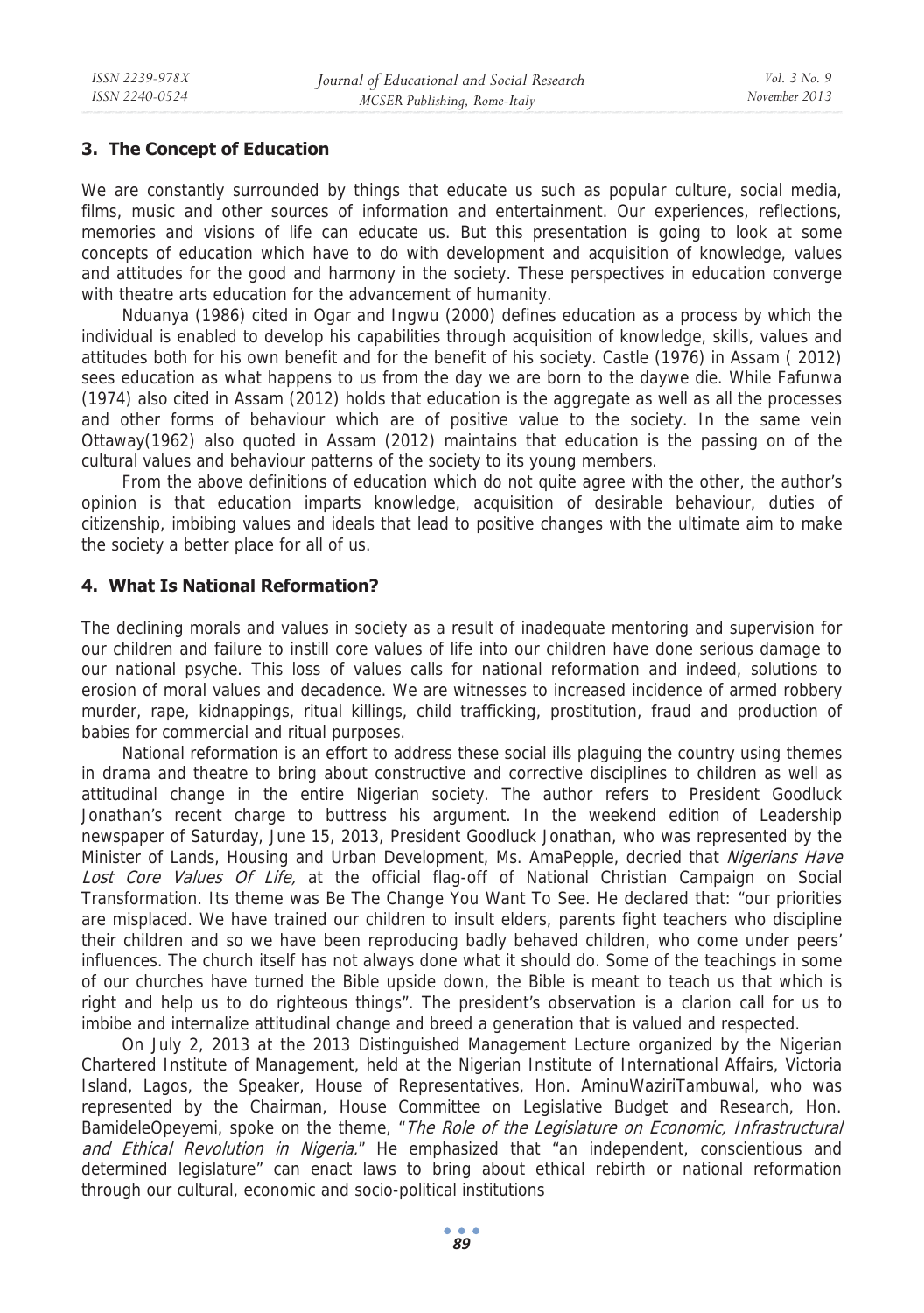Adefarasin (2013), agrees that the rot in Nigeria is deeply rooted and we must not imagine that things will change overnight or without a fight. We must commence the work to extract Nigeria from this quagmire.

#### **5. Comments on Transformation Agenda**

The transformation agenda of the federal government is laudable, challenging, refreshing and interesting. It captures all sectors of Nigeria without taking into consideration the arts and culture of the people. Importantly and significantly, the arts and culture of a people embrace their true nature and essence. Writing on national culture Amor (2013) affirms that arts and culture can reform our thoughts, customs and beliefs, and embrace a new sense of national identity and character thereby promoting growth and development in Nigeria. Artsin particular is more than mere craftsmanship. Arts endure through time and evolve with a people. It is therefore a serious oversight for the government transformation agenda not to include arts and culture. The Minister of Culture and Tourism should have been included in the transformation team. Theatre arts industry is also a viable economic vehicle that goes hand in hand with tourism. If the theatre is put to good use, it becomes both a source of income and a medium of communication.

The transformation agenda covers the period 2011 – 2015. The committee was formerly inaugurated on Thursday, February 11, 2011 with the under listed members:

| Hon. Minister/Deputy Chairman, National Planning Commission | - Chairman  |
|-------------------------------------------------------------|-------------|
| Hon. Minister of Finance                                    | - Member    |
| Hon. Minister of Transport                                  | - Member    |
| Hon. Ministerof Agriculture                                 | - Member    |
| Hon. Minister of Niger Delta Region                         | - Member    |
| Hon. Minister of Works                                      | - Member    |
| Hon. Minister of Aviation                                   | - Member    |
| Hon. Minister of Fed. Capital Territory                     | - Member    |
| Chief Economic Adviser to the President                     | - Member    |
| Senior Special Assistant to the President on Infrastructure | - Member    |
| Special Assistant to the President on Economic Matters      | - Secretary |

#### **6. The Role of Theatre Arts Education in National Reformation**

Theatre arts preserve our culture and heritage. In other words, it is the responsibility of the theatre artist to record and preserve the age and circumstances of our folk lore, rituals, religious ceremonies and certain cultural celebrations that include elements of theatre and drama by capturing events and experiences in their theatrical performances. We are aware that apart from its huge revenue earning potentials, the theatre can be identified as a veritable platform to address the social ills plaguing the country. Therefore theatre artists can harness their resources by staging plays and producing films that portray moral rectitude, patriotism, equality and protection of children's rights. The Euro monitor reports that Nigeria's film industry is helping to change the image of Nigeria by highlighting its culture, norms, creativity and hospitality to the world.

Jaiyesinmi (2013), states that in the past few years, however, the theatre is gradually regaining its glitz and visibility. She says what makes theatre unique when compared to the other forms of arts, is not only the interaction and exchange that take place between the cast and the audience, it is also about its ability to mirror, communicate with and mould its audience. Roster and Blau cited in Jaiyesinmi (2013) hold the view that theatre arts are not merely a commodity. Essentially used as a communication, it is an important factor in the maintenance of society. George Lipsitz also quoted in Jaiyesinmi (2013) states that theatre exists as training ground for life, as an activity that cultivates the ability to recognize significant communication so that the right decisions will be made. Jaiyesinmi (2013) affirms that the theatre artist is usually an evangelist of a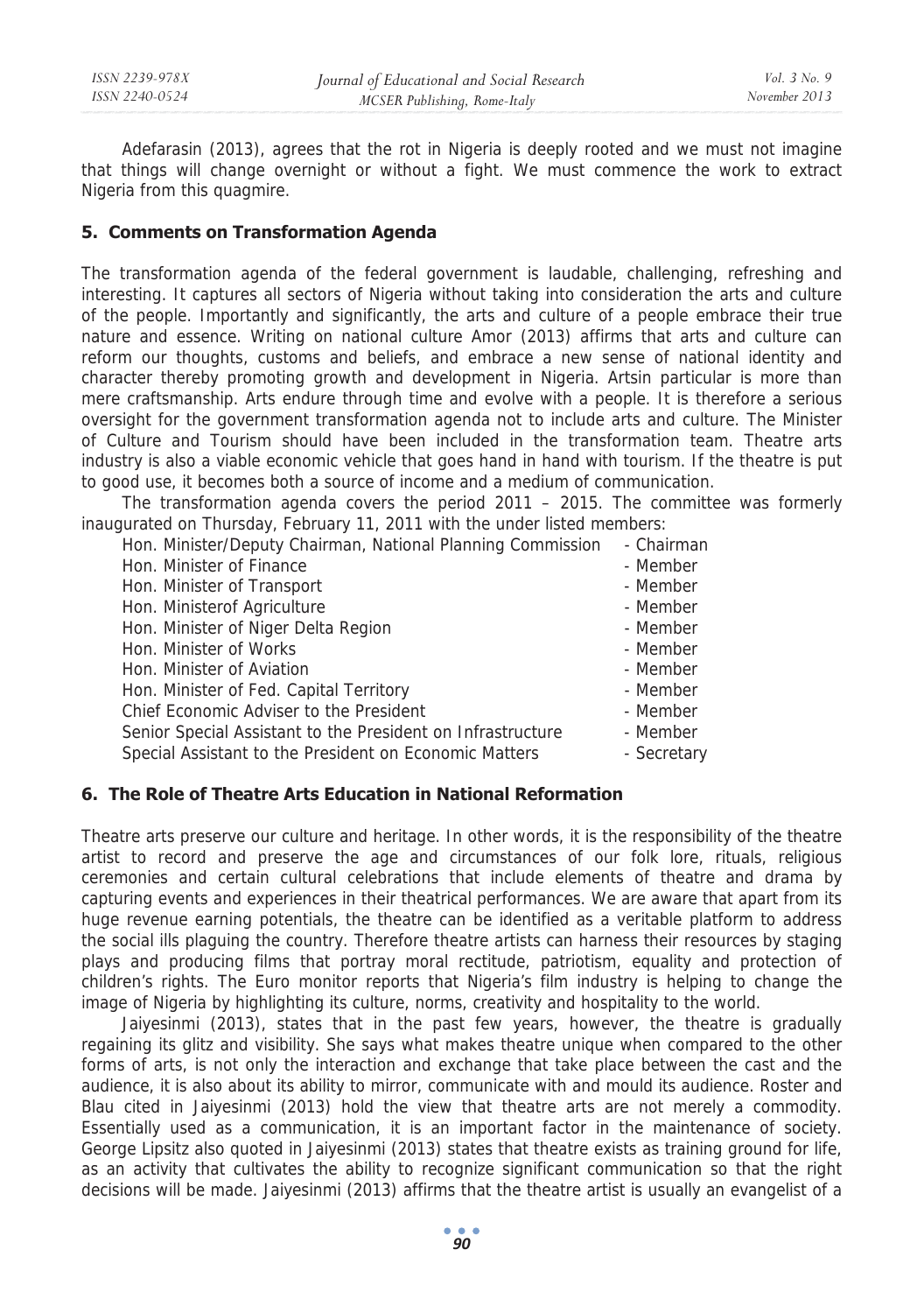| ISSN 2239-978X | Journal of Educational and Social Research | <i>Vol.</i> $3$ No. 9 |
|----------------|--------------------------------------------|-----------------------|
| ISSN 2240-0524 | MCSER Publishing, Rome-Italy               | November 2013         |

sort as he wields tremendous power of using theatre's unique characteristics to impact on the mindset of the audience. Oscar Wilde in Jaiyesinmi (2013) corroborates her view and regards the theatre as the greatest of all art forms, the most immediate way in which a human being can share with another the sense of what it is to be a human being.

Mrs. Ayo Jaiyesinmi's repertoire has five themes/messages- community and citizenship, unity and diversity, culture and heritage, character and values, and family and fun.

#### 6.1 Plays of Renowned African Playwrights

- 1. Twefik A'l Hakim: The plays of one of Egypt's foremost playwrights, dramatists and literally icons who was born on October 9, 1898 and died on July 26, 1987, encapsulate themes of national consciousness, dedication to social progress, power, eradication of injustice, corruption, among others. One of his most notable plays is Fate of a Cockroach.
- 2. Professor Wole Soyinka: Soyinka deploys his works of creative imagination in fighting bad governance, wastage, unreason, denial of justice, liberty, equality and equity. His Bacchae of Euripides depicts ancient culture and pulses while Death and The King's Horseman portrays the richness of his own culture to the world. A Dance in the Forest represents the misplaced priorities of African leaders as Madmen and their Specialists expose African despots and constitutional dictators who run and ruin the continent as they plunder the people's commonwealth.
- 3. Professor Musa Dada Enna: His latest play titled Banquet of Treachery, captures social vices such as lack of maintenance culture, inefficiency in public service, obsession for power, nepotism, sectional interest, corruption, bootlicking and lip service. He re-enacts dangerous horse-trading and dirty politicking going on in tertiary institutions whose members often criticize government policies. The goings-on in institutions of higher learning have caused crises that disrupted academic calendars and programmes.
- 4. *Story Telling:* This is an aspect of theatre arts education used to teach moral lessons and share our culture with other people. Igberaese (2013) posits that the story teller cannot cure the sick, feed the hungry or house the homeless; yet he has the capacity to communicate effectively to bring about the desired change for a better tomorrow. She explains that storytelling also helps people across cultures to travel to distant places in their mind's eyes, thereby bridging gaps, promoting understanding of other people's lifestyle. She states that Nigerian children can be mentored and nurtured through their creative ability: "we want our children to preserve Nigeria's history through our unique cultural dances, plays and songs and a whole lot. It is also to make them understand that we have a culture to be proud of and to know that they have culture to fall back on. We also want them to present the country's history through arts, plays, and dance and with whatever they do to make it easier for them. The children learn quickly by acting and role playing."

Theatre plays a major role in modeling society and securing the future of our dynamic society. This is where the government and private sector can help to develop children's skills in the arts. Learning and interaction among youths can be encouraged as well public speaking for them to express themselves. Aig-Imoukhuede (2013) emphasizes this point: "we don't want our children to stumble, so we have to prepare them for the future and it is through this medium."

What we can glean from the discussion so far is that as theatre arts plays its role to reform Nigeria, other fundamental socio-economic intervention, national policy action, legislation and civic education are needed to stay ahead of the looming crisis of loss values and social degeneration. The energies, aspirations and ambitions of young people in Nigeria should be channeled and focused away from extremism and other social vices, and directed towards our original traditional values and culture for meaning and a purpose to life.